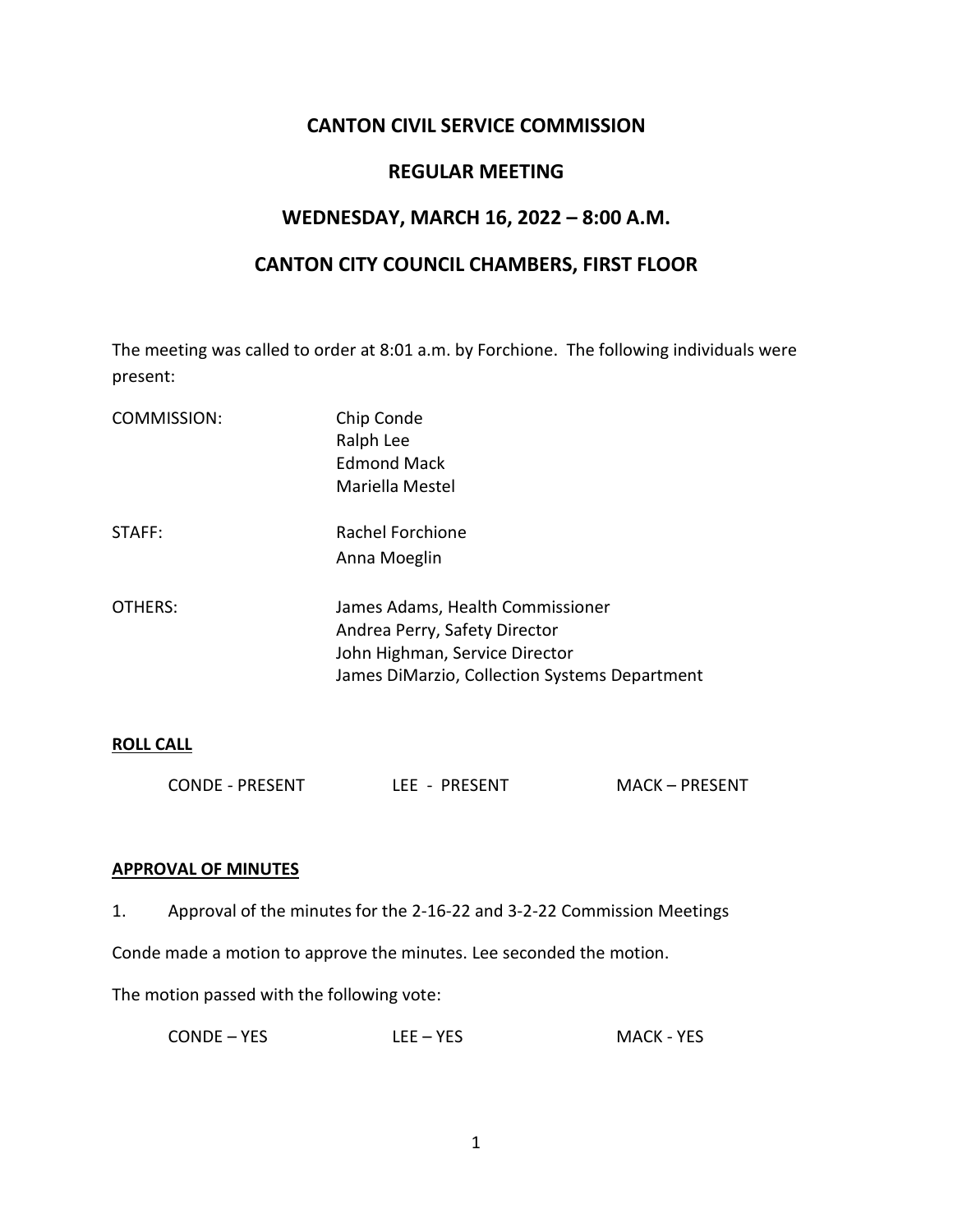# **REGULAR BUSINESS - CONSENT AGENDA**

The next item of business was the Consent Agenda, which included the following items:

- 2. Notification of the administrative establishment of the open eligibility list for the position of Clerical for the City of Canton on February 28, 2022
- 3. Notification of the administrative establishment of the open eligibility list for the position of Code Enforcement Administrator for the Code Enforcement Department on March 1, 2022
- 4. Notification of the administrative establishment of the closed eligibility list for the position of Assistant Supervisor of Distribution for the Water Department on March 3, 2022
- 5. Notification of the administrative establishment of the open eligibility list for the position of Police Officer for the Police Department on March 3, 2022
- 6. Notification of the administrative establishment of the open eligibility list for the position of Utility Operator III for the Street Department March 4, 2022
- 7. Notification of the administrative establishment of the open eligibility list for the position of Utility Operator II for the Street Department on March 7, 2022
- 8. Notification of the administrative establishment of the open eligibility list for the position of Telecommunicator for the Communications Department on March 7, 2022
- 9. Notification of the administrative establishment of the closed eligibility list for the position of Air Pollution Control Engineering Technician II for the Health Department on March 8, 2022
- 10. Notification of the administrative establishment of the closed eligibility list for the position of Air Pollution Control Permitting & Compliance Specialist for the Health Department on March 8, 2022
- 11. Notification of the administrative establishment of the open eligibility list for the position of Assistant Computer Technician for the IT Department on March 10, 2022
- 12. Notification of the administrative establishment of the closed eligibility list for the position of Police Chief for the Police Department on March 11, 2022
- 13. Temporary Appointments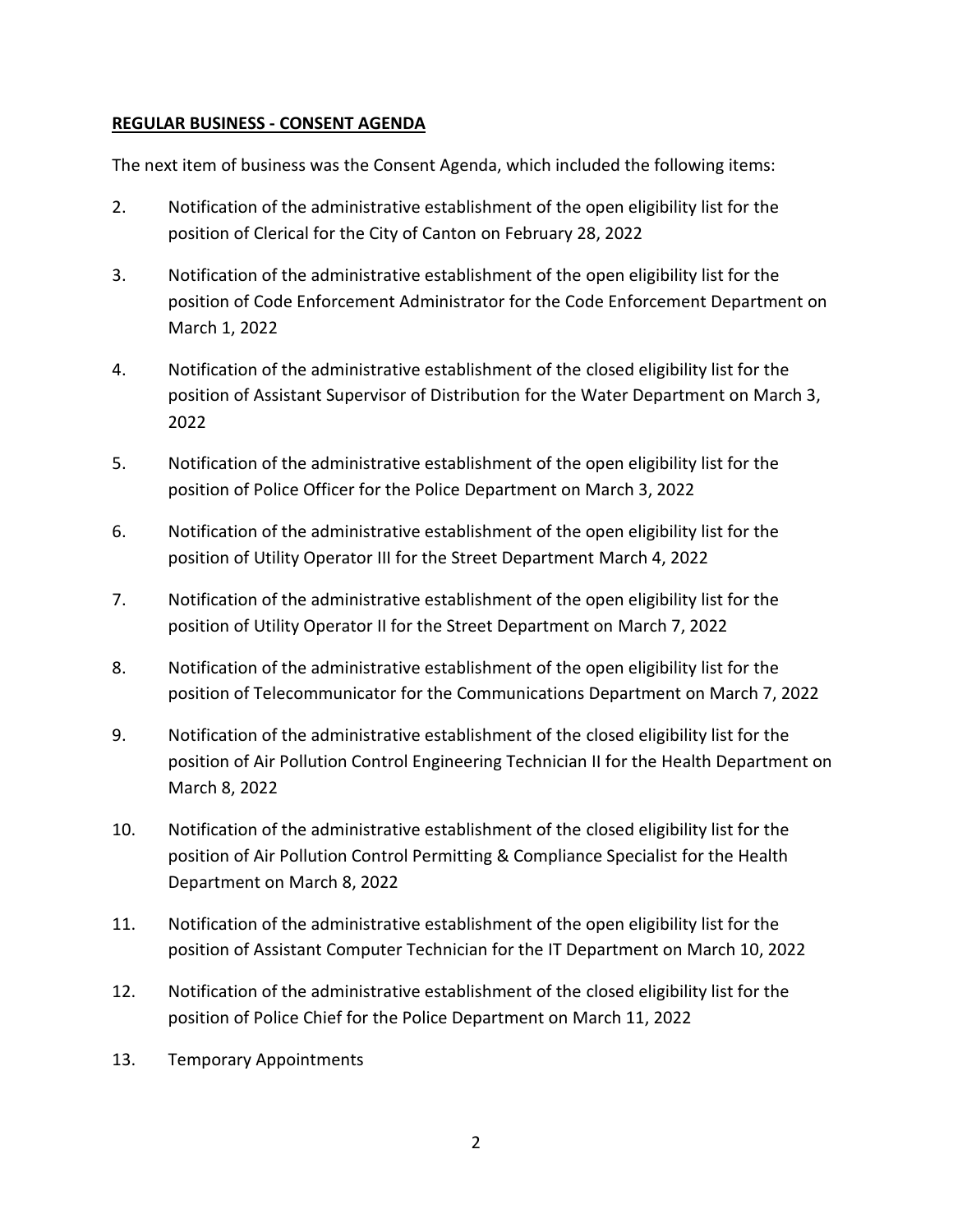Conde made a motion to accept the consent agenda. Lee seconded the motion.

The motion passed with the following vote:

CONDE – YES LEE – YES MACK - YES

## **PUBLIC SPEAKS**

No one signed up for Public Speaks.

## **NEW BUSINESS**

14. Recognition of the revised job description for the position of Utility Account Clerk for the Water Department

Highman explained that the revisions for this job description involved removing duties that are now undertaken by the impound lot attendant.

Conde made a motion to approve the revised job description for Utility Account Clerk. Mack seconded the motion.

The motion passed with the following vote:

CONDE – YES LEE – YES MACK - YES

15. Recognition of the revised job description for the position of Chief Operator for the Water Reclamation Facility

Highman explained that the revisions for this job description involved modifying the licensing requirements to make the position more consistent with the positions above and below it.

Lee made a motion to approve the revised job description for Chief Operator. Conde seconded the motion.

The motion passed with the following vote:

CONDE – YES LEE – YES MACK - YES

Agenda items #16-23 were grouped for purposes of review and discussion.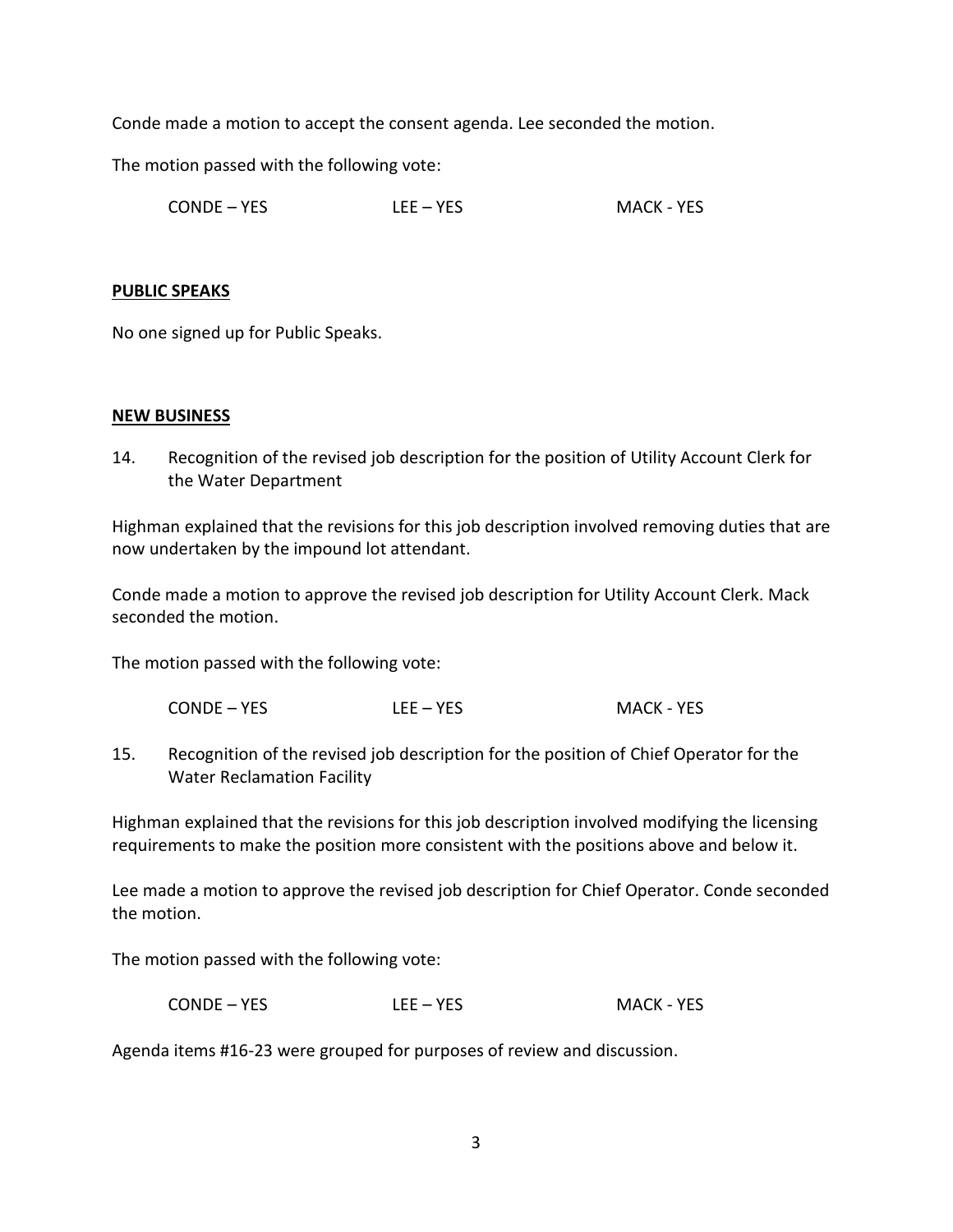- 16. Recognition of the revised job description for the position of Computer Electronic Specialist for the Collection Systems Department
- 17. Recognition of the revised job description for the position of Senior Electronic Technician for the Collection Systems Department
- 18. Recognition of the revised job description for the position of Pipefitter 3 for the Collection Systems Department
- 19. Recognition of the revised job description for the position of Construction Supervisor for the Collection Systems Department
- 20. Recognition of the revised job description for the position of Utility Operator 3 for the Collection Systems Department
- 21. Recognition of the revised job description for the position of Crew Supervisor for the Collection Systems Department
- 22. Recognition of the revised job description for the position of Heavy-Duty Equipment Operator 4 for the Collection Systems Department
- 23. Recognition of the revised job description for the position of Storekeeper 3 for the Collection Systems Department

Highman explained that the same positions technically fall within multiple departments and therefore share the same eligibility lists. They would like to separate these descriptions for the Water Collection Systems Department to more narrowly tailor the job description in an attempt to attract more qualified candidates. Highman also noted that unlike AFSCME Local 3557 where there is departmental seniority for job bidding, this union (Local 2937) had union seniority, and therefore people can presently cross-bid with no departmental experience.

Conde made a motion to approve the revised job descriptions listed under agenda items #16- 23. Mack seconded the motion.

The motion passed with the following vote:

CONDE – YES LEE – YES MACK - YES

24. Update on recent marketing and recruitment initiatives, and upcoming examinations

Moeglin discussed recent job advertising statistics and recruitment activities, including; a recent career readiness workshop at GlenOak, an upcoming career fair at GlenOak, a speaking